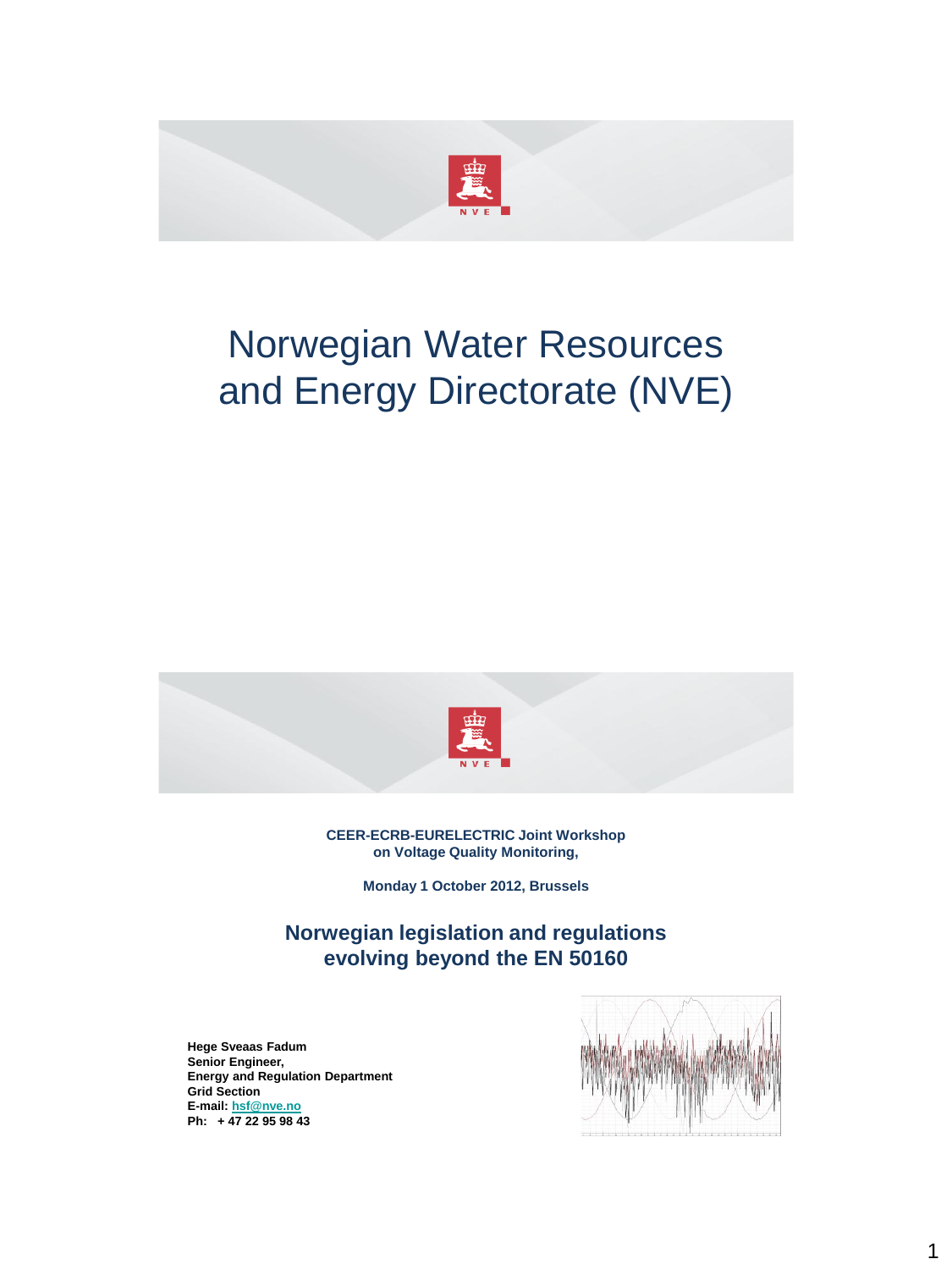#### **Outline**

- Voltage quality parameters: Which requirements are beyond EN 50160?
- Continuously voltage quality monitoring
- Miscellaneous subjects regarding the Norwegian regulation



■  $V<sub>RMS</sub>$  shall equal  $V<sub>N</sub>$  ± 10 %, measured in customer's connection point in the LV grid

Norwegian Water Resources and Energy Directorate

3

■ One- minute integration period:



100% of the time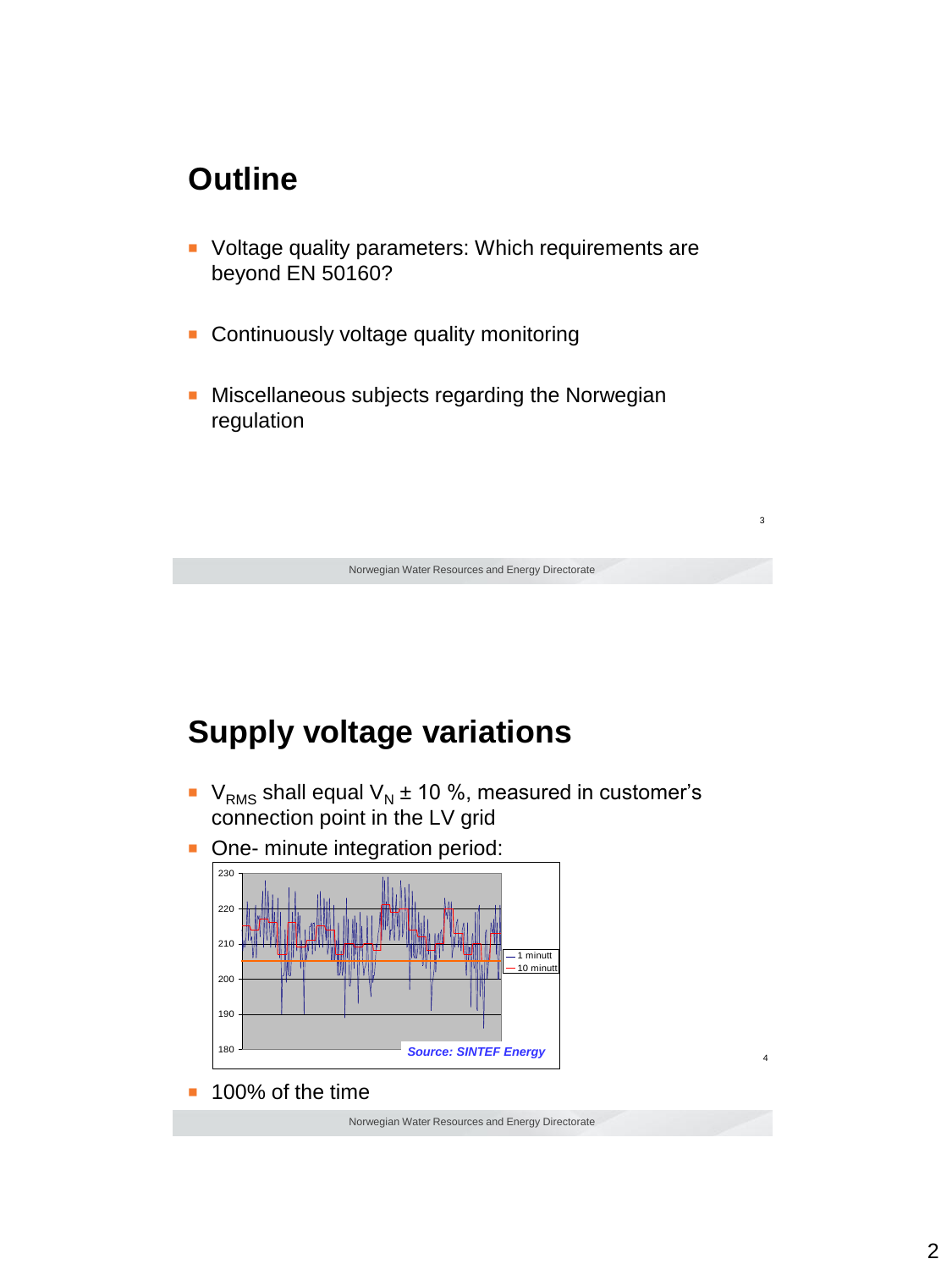## **Single rapid voltage changes, RVC**

- Specified limits for number of RVC occurrences at connection point:
	- RVCs can result in reduced illumination-quality, hence people's annoyance and less efficiency whilst reading and writing

| RVC <sub>T</sub>                                | Maximum number permitted per day x |           |  |
|-------------------------------------------------|------------------------------------|-----------|--|
| ¤                                               | $ 0,23$ ≤U <sub>N</sub> ≤35¤       | $35<$ UND |  |
| $\Delta U_{\text{steady state}}$ $\geq$ 3% $\%$ | $2.4\alpha$                        | 12¤       |  |
| $\Delta U_{\rm max}$ >∙5%∙¤                     | $24\alpha$                         | 12¤       |  |

- **■** If one RVC exceeds the limits for voltage variation  $(U<sub>N</sub> \pm 10 \%)$  it is no longer an RVC, but shall still be included in the amount of permitted RVCs
- Exclusionary provisions: RVCs that occur because of...:
	- earth-faults, short-circuits, coupling of transformers, re-coupling after faults and necessary operational couplings
	- …are excepted from the required maximum number

Norwegian Water Resources and Energy Directorate

5

6

## **Supply voltage dips**

- Maximum number of dips are included in the requirements to RVCs as shown in the previous slide.
- Aside from this, Norway has not yet found it adequate to set limits to amplitude or duration of dips.
- But NVE can order those covered by the regulation to reduce the scope or consequences of voltage dips.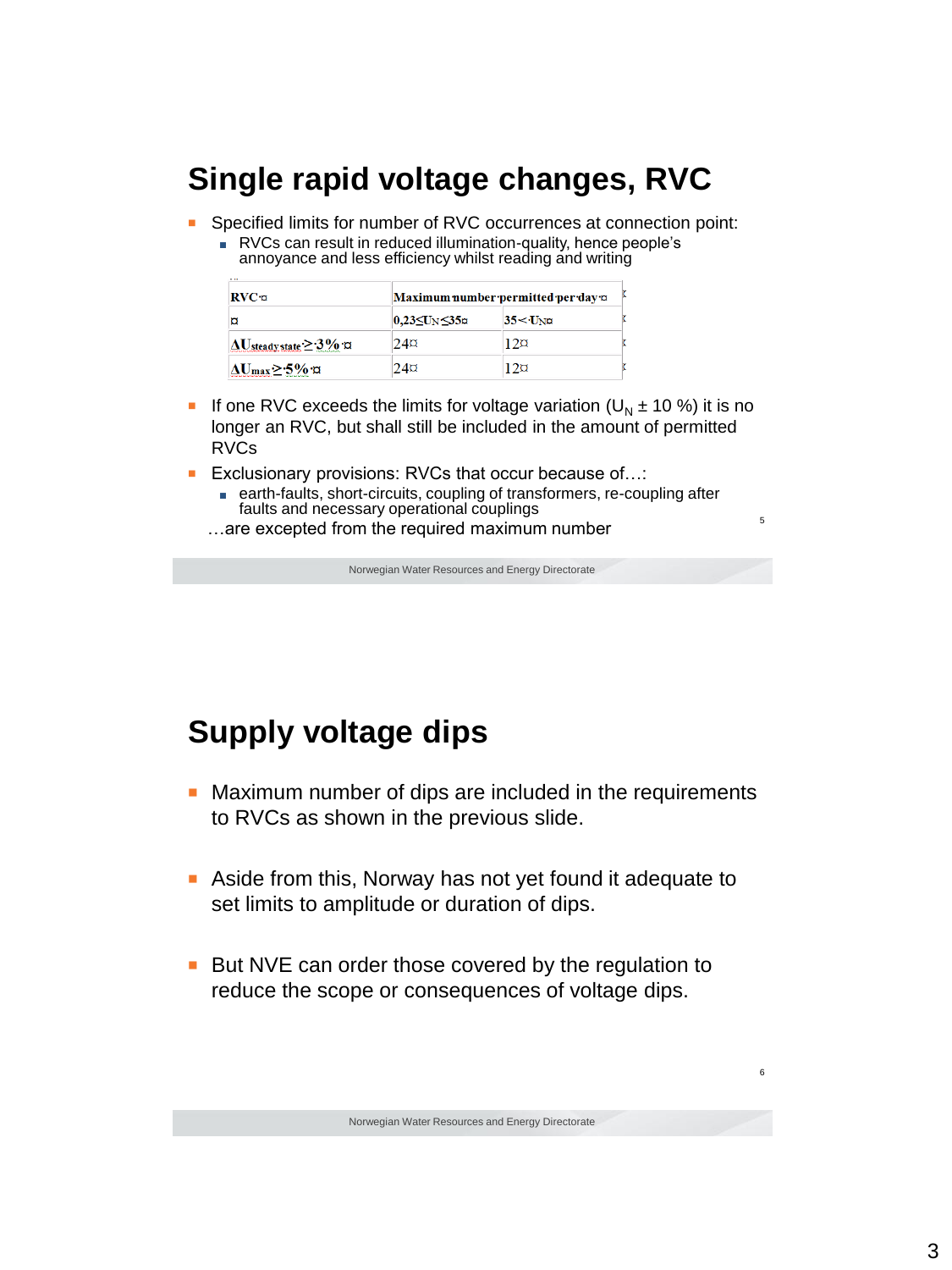## **Flicker severity**

- **Requirements to long time flicker P<sub>It</sub>, applies to 100% of** the time
- In addition, Norway has set requirements to short term flicker  $P_{st}$ , which applies to 95% of the week

| ∾¤                                                     | 0,23 [kV] $\leq$ U <sub>N</sub> $\leq$ 35 [kV] $\leq$ ¤ 35 [kV] $\leq$ < U <sub>N</sub> ¤ Time interval¤ |             |                              |
|--------------------------------------------------------|----------------------------------------------------------------------------------------------------------|-------------|------------------------------|
| Short time flicker severity,<br>$P_{st}$ [pu] $\alpha$ | 1.2¤                                                                                                     | $1.0\alpha$ | $95\%$ of the week $\alpha$  |
| Longtime flicker severity,<br>$P_{lt}$ [pu] $\alpha$   | $1.0\%$                                                                                                  | $0.8\alpha$ | $100\%$ of the time $\alpha$ |

Norwegian Water Resources and Energy Directorate

#### **Voltage harmonics and voltage unbalance**

- THD:
	- Limits for all voltages (THD =  $8\%$ ,  $5\%$ ,  $3\%$ ,  $2\%$ )
	- Ten min mean and week mean values
	- Calculated for the 40 first individual harmonics
- Individual harmonics:
	- As in EN 50160 (0,23-35 kV) up until  $25<sup>th</sup>$  harmonic.
	- In addition, limits above 25<sup>th</sup>.
	- Limits for all voltage levels above 35 kV.
- Unbalance
	- Not exceed 2 %, 100 % of the time –all voltage levels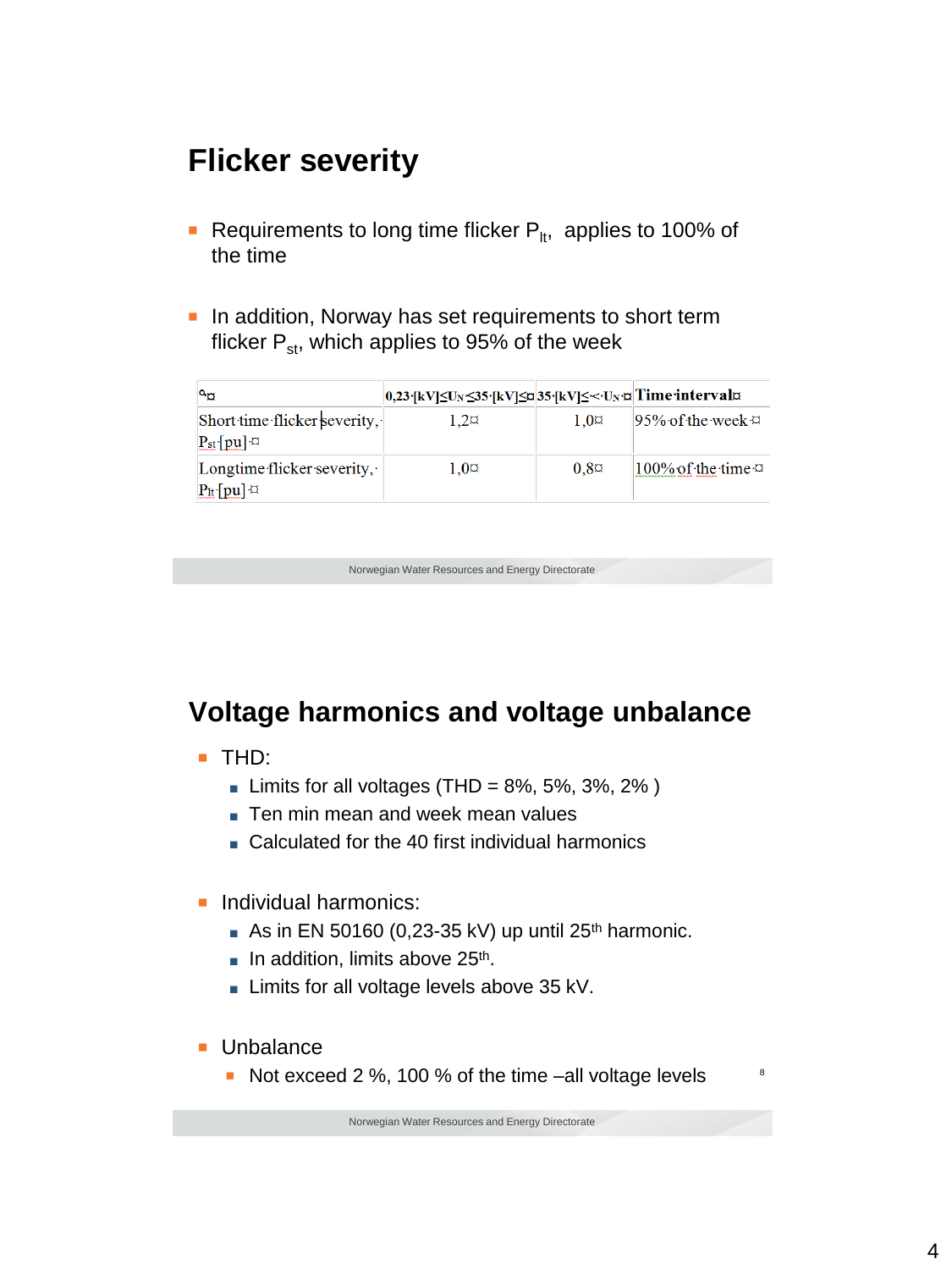#### **Voltage Quality Monitoring - Continuous monitoring**

- Network companies are obliged to continuously register dips, swells and RVCs within their own power system above 1 kV.
	- These voltage parameters appear randomly in time, hence continuously monitoring is necessary in order to get a good picture of the situation.
	- No solid requirements for voltage dips and swells exist yet, even though large costs for end-users and the society are involved.
		- in Norway, between 170-330 MNOK (approx. 20-39 M€) annually for end-users.
	- Customers (end-users), need realistic reference values to be able to perform sound cost-benefit analysis for possible countermeasures within their own installations.
- The number of instruments and choice of voltage levels:
	- Balance the number of instruments and related costs
	- Trustworthy statistic
	- Characteristically networks
- Costs related are covered by each company.

Norwegian Water Resources and Energy Directorate

#### **Miscellaneous subjects regarding the Norwegian regulation of power quality**

- Regulations applies to everyone that is connected to the power system:
	- Network companies, customers and power producers.
- Customer complaints:
	- Requirements on how the network companies shall handle disputes.
- Rectification without undue delay:
	- The one that is found responsible for generating disturbances exceeding the limits set in the regulation is obliged to rectify the problem without undue delay.
- Audits
	- Control how the network companies' routines and systems are handling the requirements in the regulation.
- Responsibility to give information on request
	- From existing and possible future customers (see 5th BR page 70)
- Hearing document:
	- Revision of some of the requirements is suggested from 2013.

9